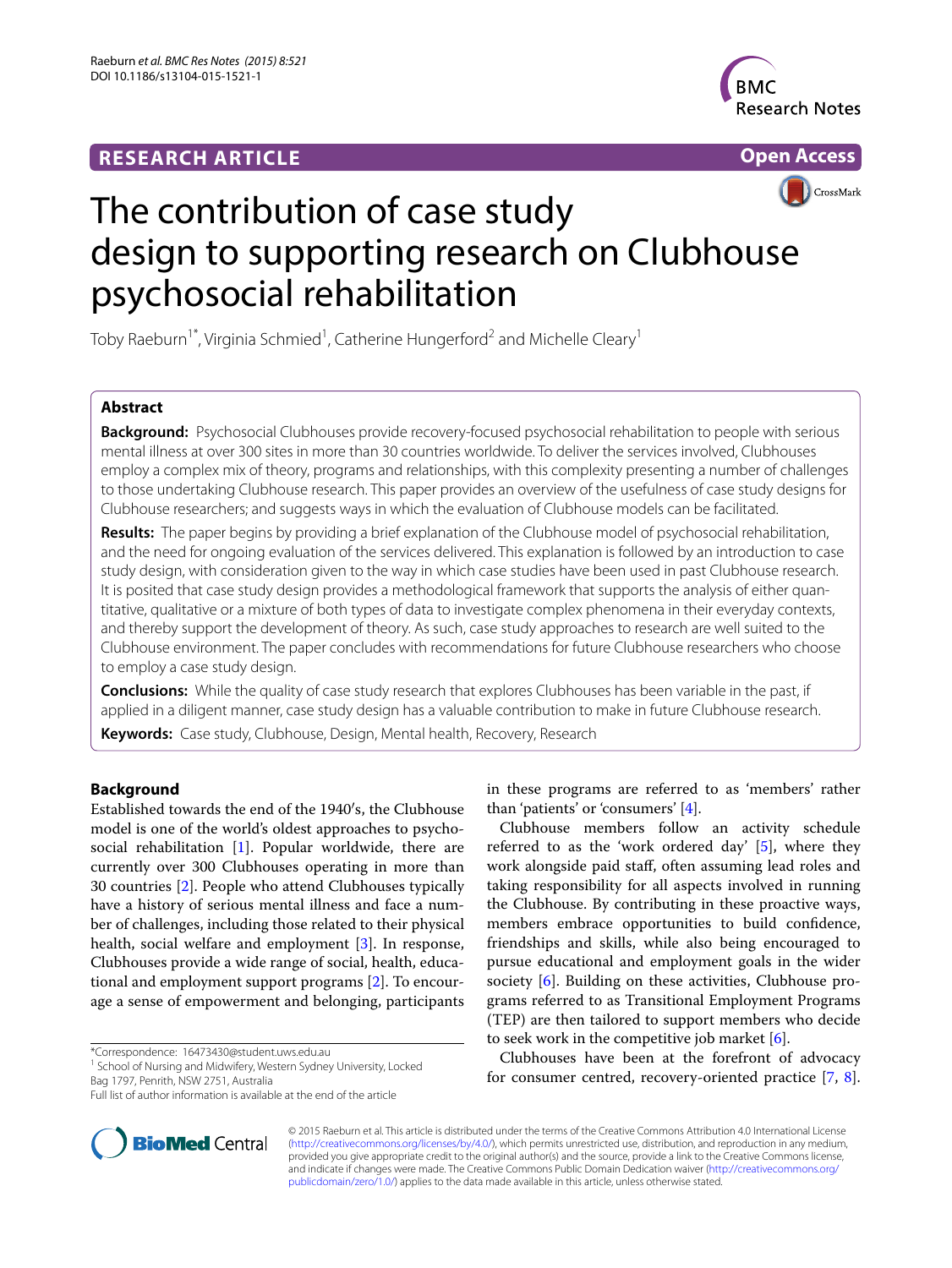Despite this, researching the complex nature of these services has proved challenging [[9,](#page-5-8) [10\]](#page-5-9). Clubhouse research is further complicated by the highly personalised and context-dependent ways that people experience mental health recovery [[11](#page-5-10)]. Reflection on such challenges has led to long consideration of the research design that best supports the exploration and explanation of the way in which Clubhouses work to support recovery—that is, the 'recovery orientation' of the Clubhouse model [\[12](#page-5-11)]. One research method with the potential to provide a rigorous framework for exploring phenomena within organisations such as the Clubhouse is case study design [[13,](#page-5-12) [14\]](#page-5-13).

Case study design typically uses multiple perspectives to facilitate the examination of a particular phenomenon in its natural context [\[15](#page-5-14), [16\]](#page-5-15). While this may sound similar to the goal of many qualitative research approaches, case study design is different because it can be flexibly adapted as a framework that incorporates either qualitative, quantitative or a mixture of qualitative and quantitative research approaches [[13](#page-5-12)]. Case study design is also unconstrained by a particular theoretical approach, meaning it can be pragmatically informed by or used to build or critique any theory related to the phenomena in question [[17](#page-5-16)].

According to Tight [[18](#page-5-17)], publications on the topic of case study from the past decade have been dominated by the work of two leading theorists, Yin [[16\]](#page-5-15) and Stake [\[19](#page-5-18)]. Yin [[16\]](#page-5-15) divides case studies into two broad groups. First, those that focus on an individual case, involving detailed exploration of either a person or an organisation. These are referred to as a 'single case study'. Second, those that involve investigation of a group of cases for comparison and contrast are referred to as 'multiple case studies'. Yin then makes a further division, categorising each case study as either exploratory, descriptive or explanatory.

Exploratory case studies are commonly pilot projects that seek to reveal what phenomena or theory exists within a field of interest. For example, a researcher interested in how services assist people with mental illness to achieve recovery, may seek to discover if there are any guiding recovery principals used by mental health services. Such a study may uncover phenomena and/or theory that can then lead to further investigation.

In contrast, descriptive case studies begin with a theory about a phenomena, and then seek to chronicle how the phenomena is displayed through the lens of those theoretical assumptions. For example, a descriptive study may set out to elucidate how certain recovery principles are reflected in the practices of a Clubhouse. A risk with this type of case study is that the researcher may find that the theory brought to the project is not applicable which, in turn, may lead to the need for further exploratory work.

Finally, explanatory case studies seek to interpret why a particular phenomenon or theory has been revealed in the data. This approach is cited as being particularly useful in a multiple case study design, because patternmatching can be used. For example, a study may seek to explain why work seems to be important to the rehabilitation of people with mental illness at three different Clubhouses located across a variety of cultural contexts  $[16]$  $[16]$ .

For Stake [\[19](#page-5-18)], case study design is focused on the exploration of a case and refining or revealing related concepts. Stake [[19\]](#page-5-18) divides case studies into intrinsic, instrumental or collective designs. Intrinsic design is used when researchers have a particular interest in improving their understanding of a phenomenon. This method is described as being primarily aimed at exploring rather than understanding theoretical constructs. In contrast, instrumental design refers to those case studies that seek to elucidate phenomena and test or strengthen theory. With this approach, the case and its context are studied in depth to facilitate deep understanding of a concept. Finally, collective case studies include any study involving more than one case, similar to Yin's [[16](#page-5-15)] description of 'multiple case design'.

Consideration of the explanations provided by Yin [[16](#page-5-15)] and Stake [[19\]](#page-5-18) suggest that case study may be described as a flexible research design that may utilize either qualitative, quantitative or a mixture of both types of data, to illuminate, elucidate or interpret phenomena in their everyday context and support the development of theory. This definition is important in this paper because it provides a framework for considering case study design in relation to Clubhouse research. For example, while several studies have described people's subjective experience of recovery in psychosocial Clubhouses [\[11](#page-5-10)], there has been limited research exploring the way Clubhouses implement recovery-oriented practices. In this paper we review how case study research has contributed to the field of Clubhouse psychosocial rehabilitation.

## **Method**

Initially, this paper was conceived as an integrative literature review that examined the published case studies that have contributed to Clubhouse research. An electronic literature search was conducted seeking to identify full text peer reviewed journal articles written in English and published between 1960 and January 2015. The papers were required to refer to themselves as a 'case study' or derivative, and to have a focus on a Clubhouse or Fountain House. The search term 'Fountain House' was included because, as the name of the original Clubhouse, this term is popular in Clubhouse related literature.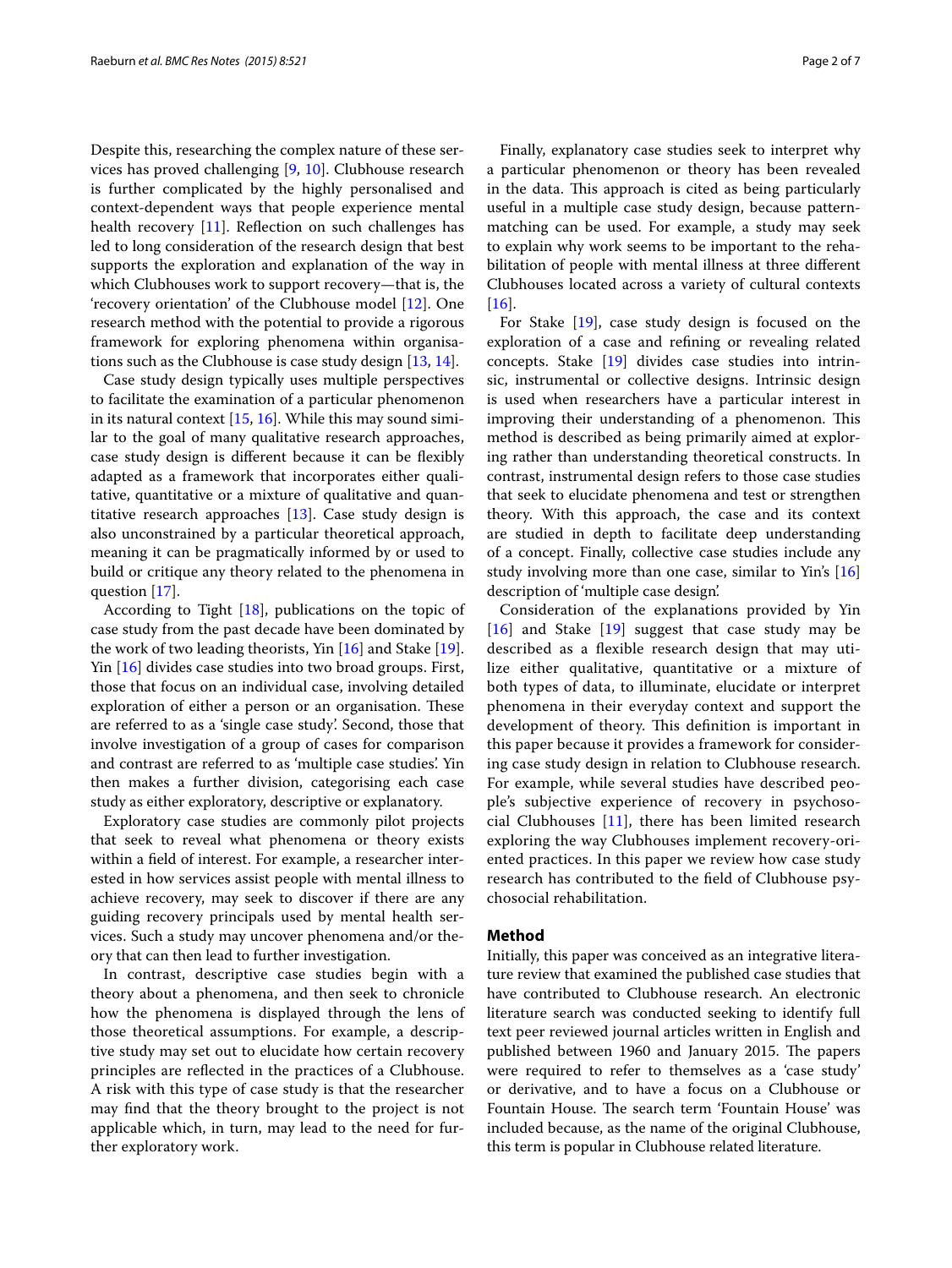The search terms, "case stud\*" AND "clubhouse" OR "fountain house" were combined across three databases, leading to initial identification of 41 papers from PsycINFO, 20 from CINAHL and 16 from Proquest Social Science Journals. Reference lists were checked for other relevant papers, then following article screening and removal of duplicates, five papers were identified as relevant to the review [[20–](#page-5-19)[24](#page-5-20)]. All based in North America, the five articles were all published more than a decade ago, with one published as early as 1960.

The quality of each paper was initially assessed by the Chief Investigator (TR), using the Critical Skills Appraisal Program (CASP) [[25\]](#page-5-21). CASP posits there are three broad issues that should be considered when appraising qualitative research, these are;

- Are study results valid?
- What are the results?
- Will the results help locally? [[25](#page-5-21)]

A ten question, three point scale was used to assess for validity, results and relevance. CASP ratings and notes were reviewed by all authors. The assessment was problematic however, as the majority of papers identified had been published in an era when diligent approaches to case study research and reporting (such as ethics approval) were often not applied. The consensus view amongst the authors was that this small sample of case studies could not bear the scrutiny of modern analytical techniques as part of an integrative literature review. Despite this, the results did provide useful information regarding the use of case study design in Clubhouse research, including the advantages and disadvantages. In turn, this prompts a variety of considerations for researchers who may consider using case study design in Clubhouse settings in future, with these considerations outlined in the results and discussion section presented below.

## **Results and discussion**

# **Advantages and disadvantages of case study design in Clubhouse research**

In common with qualitative research approaches such as ethnography, an emphasis on studying phenomena in its natural context means case study design incorporates the perspectives of participants who may come from vulnerable and voiceless groups in society [[26](#page-5-22)]. For this reason, case studies have often been used to provide a framework to critique oppression and question social norms [\[27](#page-5-23)]. This suggestion was exemplified in the earliest evidence of a published Clubhouse case study, a paper by Goertzel et al. [\[22](#page-5-24)] published in 1960 that described the original Clubhouse in New York City during its early development. Using multiple data sources, the paper provided a rich

description of the theoretical orientation, history, facilities, staff, volunteers, membership and programs available [[22\]](#page-5-24). The research is important because it was written in an era when society held stigmatizing attitudes towards people with serious mental illness, who often spent their lives in custodial psychiatric institutions [\[28,](#page-5-25) [29\]](#page-5-26). The paper by Goertzel et al. [\[22\]](#page-5-24) conveyed ideas ahead of its time regarding the importance of involving people with a lived experience of mental illness in the development and delivery of mental health services. This case study, then, provides evidence of the early role that Clubhouses played in advocating for recovery-oriented models of mental health care.

Another advantage of case study design is the way in which it can be flexibly adapted to incorporate a mixture of qualitative and quantitative methods, as promoted by researchers such as Creswell [[26](#page-5-22), [30\]](#page-5-27). An example of a mixed methods case study was conducted by Boll [[20](#page-5-19)], who undertook a case study of a Clubhouse in New Jersey to explore the phenomena of empowerment among Clubhouse members involved in a service evaluation. Using a combination of quantitative and qualitative data collection methods, including survey questionnaires, participant observation, and individual interviews, the study found that researching Clubhouse members within the regular Clubhouse environment led to benefits such as enhanced engagement with new members and improved program quality [\[20](#page-5-19)].

A final advantage of undertaking case study research relates to the way in which it can support the testing of connections between theory and phenomena [\[31\]](#page-5-28). This characteristic was demonstrated in a Clubhouse case study conducted by Cowell et al. [[24\]](#page-5-20). The study explored the concept of 'function cost', a theory designed to explain the financial cost to services that utilize co-production, where consumers are involved in both delivery and receipt of services. The boundaries in the study were difficult to ascertain because Clubhouse members were involved in the provision of tasks normally delivered by paid staff in hospital-based services. The researchers addressed this dilemma pragmatically by using two standardised research scales to collect separate financial data about costs associated with paid staff and voluntary labour invested in activities. Results from the study suggested that the concept of 'function cost' may provide a way to explain the financial costs of Clubhouse programs utilising co-production practices [\[24](#page-5-20)].

As is evident from the above examples drawn from Clubhouse research, there is no standardised way to apply case study design. Instead, this flexible approach offers researchers the opportunity to select from a variety of methods and data collection techniques to ensure a 'best fit' for the case in question. As with any style of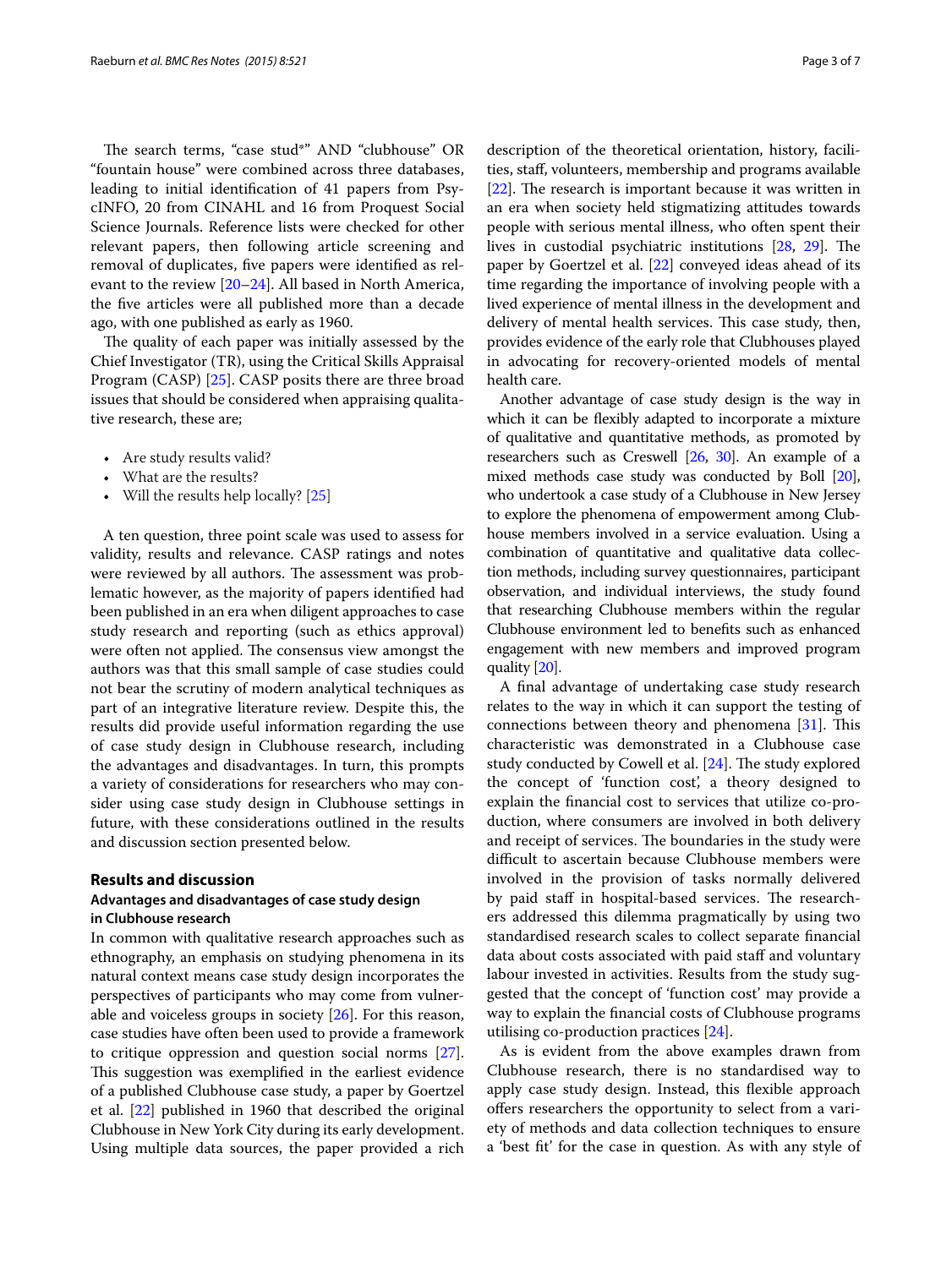research however, case study design also has some disadvantages.

One of the most commonly cited disadvantages of case studies is that findings can lack generalizability [[15,](#page-5-14) [16](#page-5-15)]. This suggestion, along with arguments that case studies lack scientific credibility because replication is difficult, has led to research regulators such as Australia's National Health and Medical Research Council (NHMRC) [[32](#page-5-29)] ranking case study as the lowest form of credible research design. Following scientific convention, the NHMRC [[32](#page-5-29)] has ranked the quality of the designs of research, with some designs posited as producing more rigorous evidence than other research designs. For example when evaluating the effectiveness of an intervention, a Randomised Controlled Trial (RCT) is regarded as providing the most reliable evidence [\[33](#page-5-30)].

The NHMRC [\[32](#page-5-29)] suggests that the processes integral to RCTs minimize the risk of confounding factors and highlight that internal validity is generally stronger in randomized control trials. However external validity can be stronger in multiple case study designs, and can be weak in randomized control trials. Such weaknesses in RCT design have been exposed in a number of systematic reviews and secondary analyses. For example, Hunt, Siegfried, Morley, Sitharthan and Cleary [[34\]](#page-5-31) completed a Cochrane review of psychosocial interventions for people with serious mental illness examining 32 RCTs. Contrary to the view that RCTs provide a rigorous, dependable research design, the authors reported substantial difficulties with skewed data, risk of bias, poor trial methods, small sample sizes, low event rates and wide confidence intervals [[34\]](#page-5-31). In another example related to Clubhouse employment programs, Johnsen et al. [\[35](#page-5-32)] conducted a secondary analysis of a multisite RCT and found that a limited definition of 'competitive employment' and variability in 'control' conditions, across sites, led to skewed findings. Johnsen et al. [[35,](#page-5-32) [36\]](#page-5-33) together with other researchers, have gone on to observe that these kinds of variation in definition and control conditions in RCTs have led to substantial inconsistencies in research of employment services for people with serious mental illness.

Responding to criticism of case study design, theorists such as Yin  $[16]$  $[16]$  have suggested that generalisation of findings from case studies should focus on assessing the efficacy of theoretical constructs, rather than on the transferability of statistics. As mentioned previously, such a focus on theoretical concepts was exemplified in a case study by Cowell et al. [\[24](#page-5-20)], which explored the usefulness of the 'function cost' concept. Stake [[19\]](#page-5-18) has also argued that case study findings can be transferable, but from a different point of view. He suggests that readers can normally relate to the findings of case studies, which facilitate a kind of generalised understanding of phenomena [\[19](#page-5-18)]. For example, Jacobs used a case study design to provide an illuminating description of the challenges associated with improving access to psychiatry for members at a Clubhouse [[23](#page-5-34)].

In contrast to his strong advocacy for the efficacy of case study design, one disadvantage observed by Yin [[37\]](#page-5-35) is that case study researchers can lack discipline, sometimes allowing detailed description and illustrative quotes to dominate findings. According to Yin, this is often at the expense of detailed accounts of research design procedures such as ethics, data collection and analytic procedures. An interesting technical point consistent across the five papers identified in this review was the lack of clarity regarding ethics and consent [[20](#page-5-19)[–24](#page-5-20)]. For example, Asmussen et al. [[21](#page-5-36)] completed an interesting case study of a Clubhouse outreach program for homeless people, but failed to include any reference to ethical considerations.

In an effort to promote quality case study research, theorists such as Feagin  $[38]$  $[38]$ , Yin  $[16]$  $[16]$  $[16]$  and Stake  $[39]$  have sought to develop protocols and structures for applying case studies. The following section will outline some considerations for effective application of case study design in future Clubhouse research.

# **Considerations for conducting case studies in Clubhouse settings**

Assuming that a research question has been identified and that the researchers' choice of case study design is driven by a desire to explore a phenomenon in depth in its everyday context, the next logical step is to identify whether the case best fits a single or multiple case design [[16\]](#page-5-15). Single-case design may be a suitable choice if the case displays particular uniqueness—for example, a study into the unique cultural experience of needing to 'save face' experienced by members of a Hong Kong Clubhouse  $[40]$  $[40]$ ; or the development of an innovative program integrating a psychiatry clinic into a Clubhouse [\[41](#page-5-40)]. A single case approach may also be useful for a study that has limited time and access to resources, such as a student undertaking higher degree studies that involve a research project. It is important at the outset that the researcher is clear about how findings will be analysed, and compared to or tested against a theoretical paradigm [[19\]](#page-5-18).

Alternatively, multiple-case design may work well in situations where there are several similar cases that can provide pathways for replication and comparison [\[39](#page-5-38)]. Replicating a case study in this way would then present the opportunity for pattern-matching, a technique that links several pieces of information from the same case to a theoretical proposition, thereby enhancing the rigour of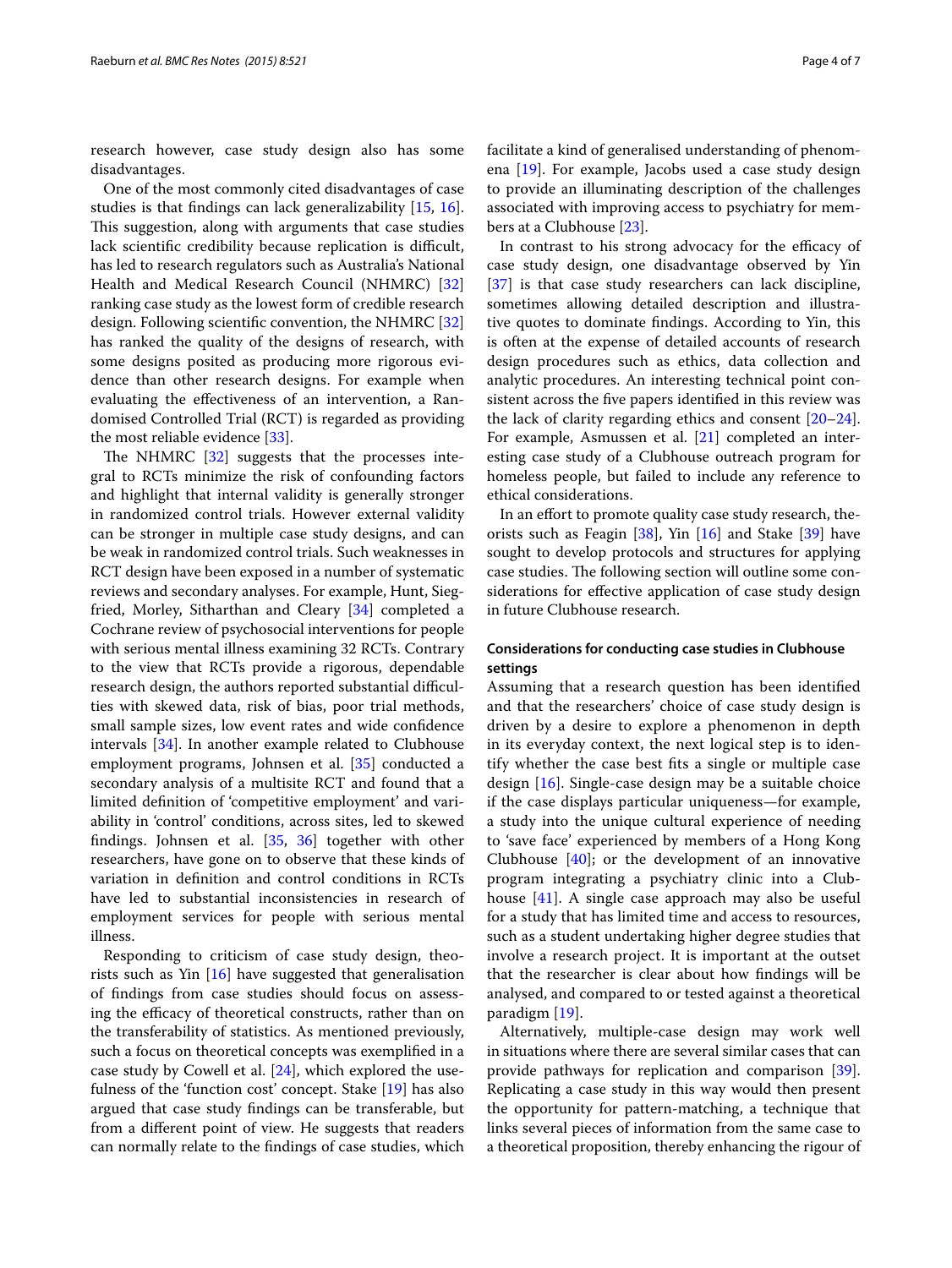findings and generalizability of theory [\[42](#page-5-41)]. For example, research providing theoretical observations about the Clubhouse's supported employment programs might be strengthened by using a multiple case study design that includes Clubhouses of different sizes across a variety of cultures. This could then potentially enable generalisation of findings to the Clubhouse model as a whole.

Following the identification of whether a single or multiple case study is best suited to a research question, Yin [\[16](#page-5-15)] contends that a structured approach to design should be taken to ensure quality and exploratory power in case study research. He suggests that case study design should include:

- •• An overview of the case study project citing objectives, issues and background.
- •• Written field procedures describing research location and access to data.
- •• Identification of research questions to be focused on during data collection.
- •• A reporting guide outlining a general format for the report.

By employing such points as a guide, then, researchers will support consistency across case study research undertaken in a Clubhouse context.

Common data sources include but are not limited to, documentation, archival records, interviews, direct observation, participant observation and physical objects [[16\]](#page-5-15). While no individual source should be considered better than another, the rationale for using several sources of data is the triangulation of evidence. Triangulation provides checks and balances for the reliability of data collection [\[43](#page-5-42)]. For example, data drawn from participant observation and interviews could be used to corroborate the meaning and application of data revealed through review of a Clubhouse's documentation.

Conducting research in any service for people living with mental illness requires special sensitivity [\[44](#page-5-43)]. To encourage empowerment and guard against any potential harm to participants the Clubhouse model has a strong commitment to the co-production of research with members regularly encouraged to ask questions and share points of view [\[45](#page-5-44)]. With this in mind, a collaborative approach should be planned, actioned and reflected upon when conducting any Clubhouse case study.

A further consideration is promoting quality mental health research. People with serious mental illness often experience stigma and marginalization, and so it is important that research does not perpetuate this [[44\]](#page-5-43). Developing a strong evidence base is crucial however, and within fields of mental health research there is robust debate regarding the merits and weaknesses of

the different research paradigms [[44\]](#page-5-43). Regardless of what approach is taken, consumers must be positioned at the centre of any mental health research—and genuine consultation with stakeholders is essential, including respectful processes, as well as ethical behaviours and practices, to ensure that research contributes to the nature, quality and the validity of the data gained [\[46\]](#page-6-0).

Evaluation of case study designs may be conducted in a number of ways. As mentioned previously, the CASP [[25\]](#page-5-21) provides a ten point tool for systematic consideration of study design, results, validity and relevance. Alternatively, Popay's [\[47](#page-6-1)] method of appraisal places a high value on studies that validate the expertise of consumers of healthcare and the theoretical generalizability of findings. Using this appraisal method, the research is rated as 'thin' if there is little consideration of consumer insights, limited explanation, and low relevance for generalization. On the other hand, studies are considered 'thick' if they lend weight to consumer descriptions, including detailed description of phenomena; and show potential for generalizability [\[48](#page-6-2)]. Much of the data found in older Clubhouse research, struggles to find relevance when tools like CASP [[25\]](#page-5-21) and Popay's [[47\]](#page-6-1) approach are applied. While this does not diminish the value of early research, as the Clubhouse model continues to evolve, appraisal tools may provide substantial benefit for evaluating and improving the quality of modern Clubhouse case studies.

## **Conclusion**

Psychosocial Clubhouses serve some of the most vulnerable and marginalised people in society. The Clubhouse model has become an internationally regarded provider of consumer-centred recovery-focused psychosocial rehabilitation [\[7](#page-5-6), [11,](#page-5-10) [49](#page-6-3)]. With these considerations in mind, there is high need for research designs capable of exploring and describing how Clubhouses implement recovery practices.

This paper has identified case study design as a flexible research design that may utilize either qualitative, quantitative or a mixture of both types of data, to illuminate, elucidate or interpret phenomena in their everyday context and support the development of theory. As health science continues to evolve, case study design can provide a flexible framework for exploring the complex challenges presented by multidimensional mental health services like Clubhouses. Case study design enables consumers to play a central role in the development, implementation, analysis and synthesis of research. It also supports the conduct of genuine consultation with stakeholders, including respectful processes, ethical behaviours and practices to ensure the quality and validity of data gained.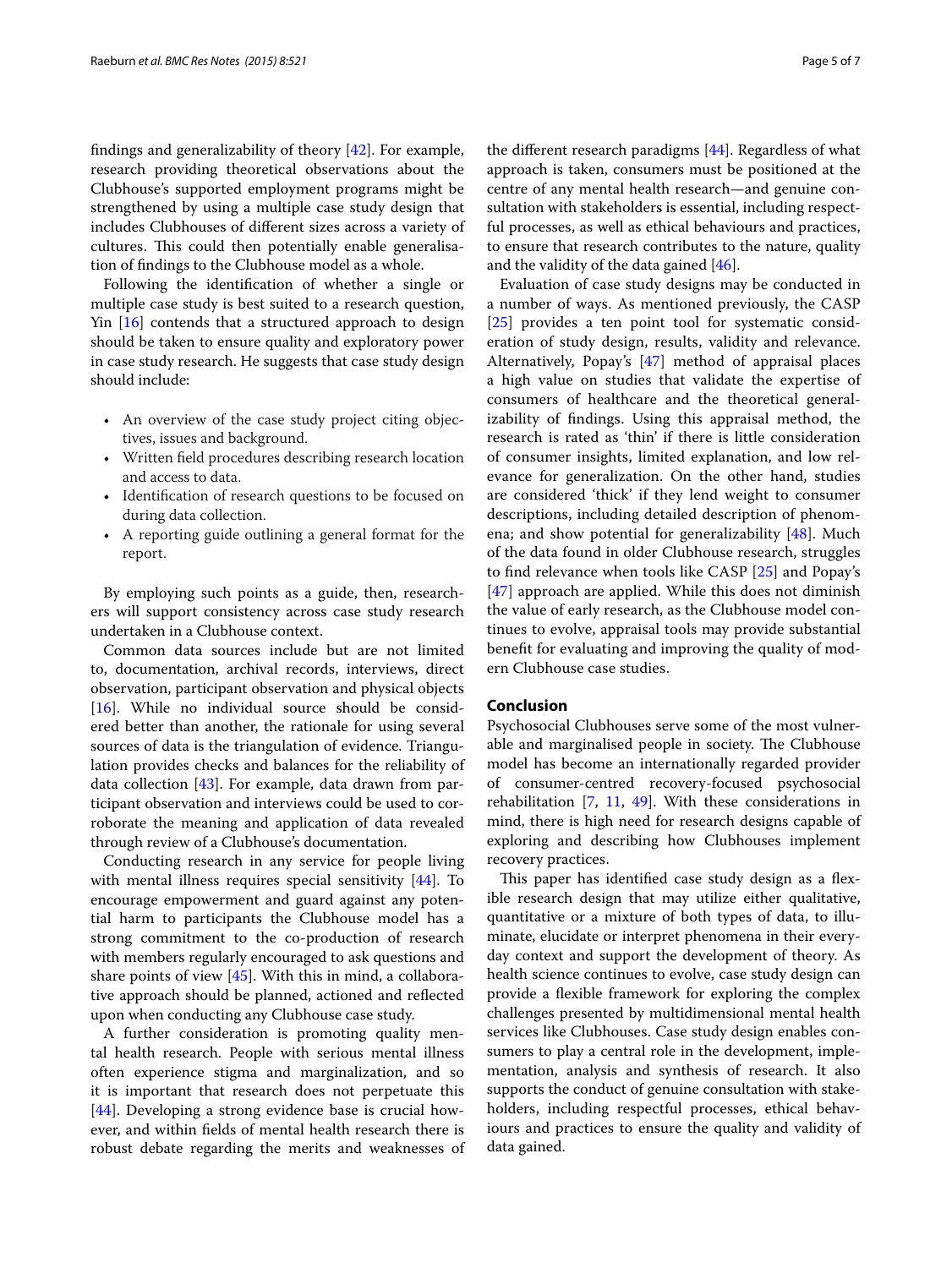#### **Abbreviations**

CASP: Critical Skills Appraisal Program; NHMRC: Australia's National Health and Medical Research Council; RCT: randomised controlled trial.

#### **Authors' contributions**

The authors have confirmed that all authors meet the ICMJE criteria for authorship credit [\(http://www.icmje.org/recommendations/browse/roles](http://www.icmje.org/recommendations/browse/roles-and-responsibilities/defining-the-role-of-authors-and-contributors.html)[and-responsibilities/defining-the-role-of-authors-and-contributors.html](http://www.icmje.org/recommendations/browse/roles-and-responsibilities/defining-the-role-of-authors-and-contributors.html)), as follows: (1) substantial contributions to conception and design, acquisition of data, or analysis and interpretation of data; (2) drafting the article or revising it critically for important intellectual content; and (3) final approval of the version to be published. All authors were involved in the development of the paper.TR drafted the initial manuscript. MC, VC and CH were also involved in manuscript revisions and supervision. All authors read and approved the final manuscript.

#### **Author details**

<sup>1</sup> School of Nursing and Midwifery, Western Sydney University, Locked Bag 1797, Penrith, NSW 2751, Australia. <sup>2</sup> School of Nursing, Midwifery, and Indigenous Health, Faculty of Science, Charles Sturt University, Wagga Wagga, NSW, Australia.

#### **Acknowledgements**

There was no funding source and there are nil applicable funding or acknowledgements for this discussion paper outside of the authors contributions.

#### **Compliance with ethical guidelines**

#### **Competing interests**

The authors report no conflicts of interest. The authors alone are responsible for the content and writing of the paper.

Received: 17 August 2014 Accepted: 21 September 2015 Published online: 01 October 2015

#### **References**

- <span id="page-5-0"></span>Drake R, Green A, Mueser K, Goldman H. The history of community mental health treatment and rehabilitation for persons with severe mental illness. Community Ment Health J. 2003;39(5):427–40.
- <span id="page-5-1"></span>2. Coniglio FD, Hancock N, Ellis A. Peer support within clubhouse: a grounded theory study. Community Ment Health J. 2010;48(2):153–60.
- <span id="page-5-2"></span>3. McKay C. Health promotion in clubhouse programs: needs, barriers, and current and planned activities. Psychiatr Rehabil J. 2007;31(2):155–9.
- <span id="page-5-3"></span>4. Boyd AS, Bentley KJ. The relationship between the level of personal empowerment and quality of life among psychosocial clubhouse members and consumer-operated drop-in center participants. Soc Work Ment Health. 2005;4(2):67–93.
- <span id="page-5-4"></span>5. Magaw K. The vocational development functions of the clubhouse. New York: Springer; 2004.
- <span id="page-5-5"></span>6. Macias C, Rodican C, Hargreaves W, Jones D, Barreira P, Wang Q. Supported employment outcomes of a randomized controlled trial of ACT and clubhouse models. Psychiatr Serv. 2006;57(10):1406–15.
- <span id="page-5-6"></span>7. Dudek KJ, Aquila R. Fountain house and recovery centers. Psychiatr Serv. 2012;63(4):396.
- <span id="page-5-7"></span>8. Pernice-Duca F, Onaga E. Examining the contribution of social network support to the recovery process among clubhouse members. Am J Psychiatr Rehabil. 2009;12(1):1–30.
- <span id="page-5-8"></span>9. Kightley M, Einfeld S, Hancock N. Routine outcome measurement in mental health: feasibility for examining effectiveness of an NGO. Australas Psychiatr. 2010;18(2):167–9.
- <span id="page-5-9"></span>10. Raeburn T, Halcomb E, Walter G, Cleary M. An overview of the clubhouse model of psychiatric rehabilitation. Australas Psychiatr. 2013;21(4):376–8.
- <span id="page-5-10"></span>11. Hancock N, Bundy A, Honey A, James G, Tamsett S. Improving measurement properties of the recovery assessment scale with rasch analysis. Am J Occup Ther. 2011;65(6):77–85.
- <span id="page-5-11"></span>12. Burgess P, Pirkis J, Coombs T, Rosen A. Assessing the value of existing recovery measures for routine use in Australian mental health services. Aust N Z J Psychiatry. 2011;45(4):267–80.
- <span id="page-5-13"></span><span id="page-5-12"></span>14. Hungerford C, Kench P. The perceptions of health professionals of the implementation of Recovery-oriented health services: a case study analysis. J Ment Health Train Educ Pract. 2013;8(4):5.
- <span id="page-5-14"></span>15. Zainal Z. Case study as a research method. J Kemanus. 2007;9:1–6.
- <span id="page-5-15"></span>16. Yin R. Case study research: design and methods, vol. 5. Fourth ed. Thousand Oaks: Sage; 2009.
- <span id="page-5-16"></span>17. Eisenhardt KM, Graebner ME. Theory building from cases: opportunities and challenges. Acad Manag J. 2007;50(1):25–32.
- <span id="page-5-17"></span>18. Tight M. The curious case of case study: a viewpoint. Int J Soc Res Methodol. 2010;13(4):329–39.
- <span id="page-5-18"></span>19. Stake RE. The art of case study research. Thousand Oaks: Sage; 1995.
- <span id="page-5-19"></span>20. Boll J. Member roles in program evaluation: a case study from a psychosocial clubhouse. Psychiatr Rehabil J. 1995;19(1):79–82.
- <span id="page-5-36"></span>21. Asmussen SM, Romano J, Beatty P, Gasarch L, Shaughnessey S. Old answers for today's problems: integrating individuals who are homeless with mental illness into existing community-based programs: a case study of Fountain House. Psychosoc Rehabil J. 1994;18(1):75.
- <span id="page-5-24"></span>22. Goertzel V, Beard JH, Pilnick S. Fountain House Foundation: case study of an expatient's club. J Soc Issues. 1960;16(2):54–61.
- <span id="page-5-34"></span>23. Jacobs S, Davidson L, Steiner J, Hoge M. The integration of treatment and rehabilitation in psychiatric practice and services: a case study of a community mental health center. Community Ment Health J. 2002;38(1):73–81.
- <span id="page-5-20"></span>24. Cowell A, Pollio D, North C, Stewart A, McCabe M. Deriving service costs for a clubhouse psychosocial rehabilitation program. Adm Policy Ment Health Ment Health Serv Res. 2003;30(4):323–40.
- <span id="page-5-21"></span>25. CASP. Critical appraisal skills program. In: [http://www.casp-uknet/.](http://www.casp-uknet/) Oxford: CASP Checklists; 2014.
- <span id="page-5-22"></span>26. Silverman D. Doing qualitative research: a practical handbook. London: SAGE Publications Limited; 2013.
- <span id="page-5-23"></span>27. Tellis W. Application of a case study methodology. Qual Rep. 1997;3(3):1–17.
- <span id="page-5-25"></span>28. Geller JL. The last half-century of psychiatric services as reflected in psychiatric services. Psychiatr Serv. 2000;51(1):41–67.
- <span id="page-5-26"></span>29. Porter R. The greatest benefit to mankind: a medical history of humanity. London: WW Norton & Company; 1999.
- <span id="page-5-27"></span>30. Creswell JW. Research design: qualitative, quantitative, and mixed methods approaches. London: Sage Publications; 2008.
- <span id="page-5-28"></span>31. Gomm R, Hammersley M, Foster P. Case study method: key issues, key texts. London: Sage; 2000.
- <span id="page-5-29"></span>32. NHMRC. Australian code for the responsible conduct of research. Canberra: National Health Medical Research Council; 2007.
- <span id="page-5-30"></span>33. Evans D. Hierarchy of evidence: a framework for ranking evidence evaluating healthcare interventions. J Clin Nurs. 2003;12(1):77–84.
- <span id="page-5-31"></span>34. Hunt G, Siegfried N, Morley K, Sitharthan T, Cleary M. Psychosocial interventions for people with both severe mental illness and substance misuse (Review). Cochrane Database Syst Rev. 2013;2013:10.
- <span id="page-5-32"></span>35. Johnsen M, McKay C, Henry AD, Manning TD. What does competitive employment mean? A secondary analysis of employment approaches in the Massachusetts Employment Intervention Demonstration Project. Res Community Ment Health. 2004;13:43–62.
- <span id="page-5-33"></span>36. Salkever DS. Policy priorities and shifting sands in the supported employment evidence base. Psychiatry Online. 2006;57(10):1440.
- <span id="page-5-35"></span>37. Yin R. The case study crisis: some answers. Adm Sci Q. 1981;26(1):58–65.
- <span id="page-5-37"></span>38. Feagin JR, Orum AM. A case for the case study. Wilmington: UNC Press; 1991.
- <span id="page-5-38"></span>39. Stake RE. Multiple case study analysis. New York: Guilford Press; 2013.
- <span id="page-5-39"></span>40. Wong KF. Implementation of Clubhouse model programme: perception of mental health nurses. J Psychiatr Ment Health Nurs. 2010;17(8):750–3.
- <span id="page-5-40"></span>41. Aquila R, Santos G, Malamud T, McCrory D. The rehabilitation alliance in practice: the clubhouse connection. Psychiatr Rehabil J. 1999;23(1):19–23.
- <span id="page-5-41"></span>42. Denzin NK, Lincoln Y. Qualitative research. Thousand Oaks: Sage; 2000.
- <span id="page-5-42"></span>43. Bergen A, While A. A case for case studies: exploring the use of case study design in community nursing research. J Adv Nurs. 2000;31(4):926–34.
- <span id="page-5-43"></span>44. Horsfall J, Cleary M, Walter G, Malins G. Challenging conventional practice: placing consumers at the centre of the research enterprise. Issues Ment Health Nurs. 2007;28(11):1201–13.
- <span id="page-5-44"></span>45. Mowbray C, Lewandowski L, Holter M, Bybee D. The clubhouse as an empowering setting. Health Soc Work. 2006;31(3):167–79.